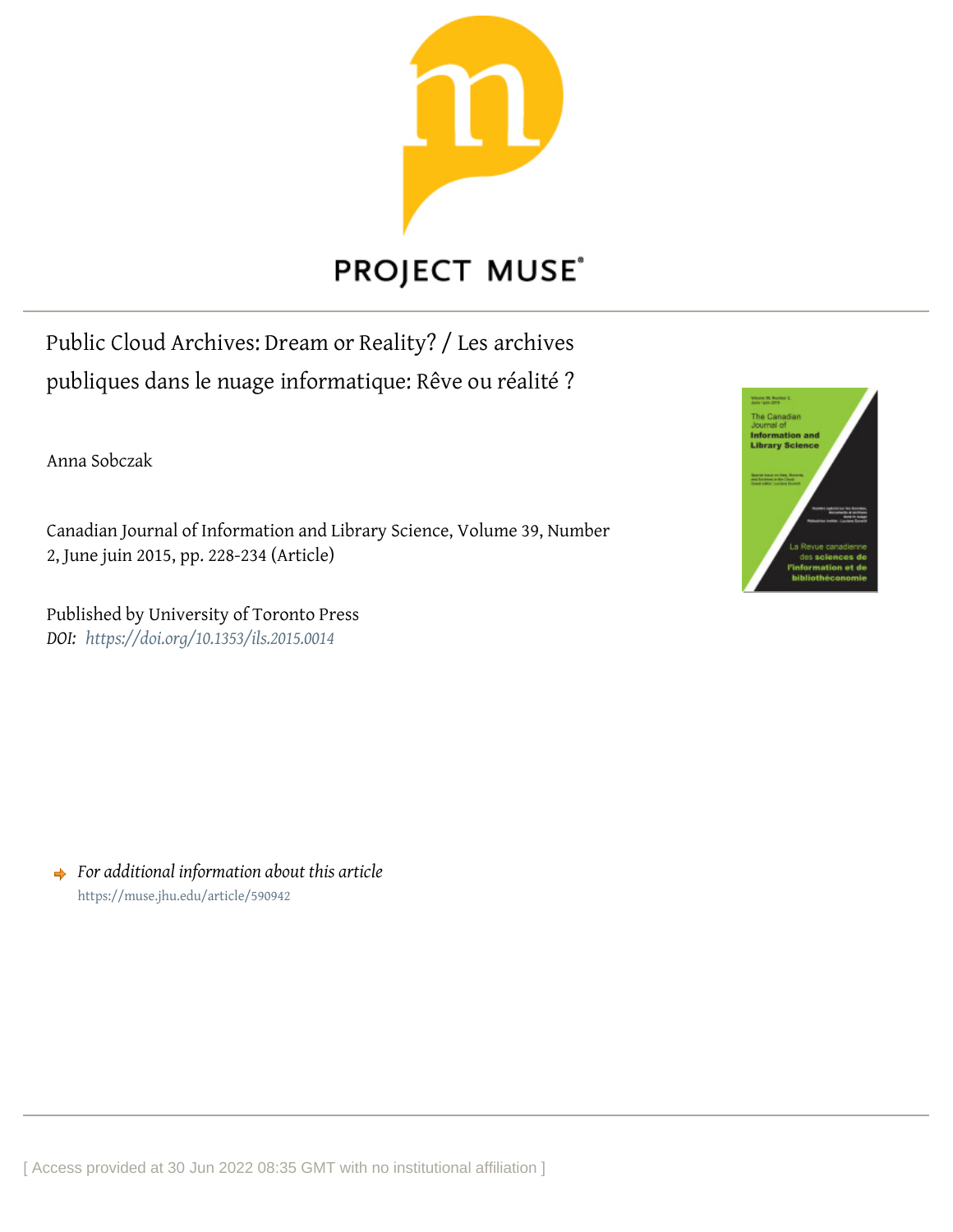## Public Cloud Archives: Dream or Reality?

## Les archives publiques dans le nuage informatique : Rêve ou réalité?

Anna Sobczak Szczecin University <amsobczak@gmail.com>

Abstract: The German Landesarchiv Baden-Wu¨rttemberg (State Archives of Baden-Württemberg) developed its own software called Digitales Magazin (Digital Storeroom) to appraise, acquire, manage, describe, and provide access and long-term preservation of different kinds of electronic records. In an effort to develop the system further and to offer it to other state archives as well as small public or private ones, several new cooperation possibilities were formulated, involving the use of the software among other in a software as a service or developer model.

Keywords: Germany, state archives, small archives, cloud computing, services, noncommercial software, SaaS

Résumé : Les archives d'État du Land de Bade-Wurtemberg en Allemagne (Landesarchiv Baden-Württemberg) ont développé leur propre logiciel appelé Digitales Magazin (Entrepôt numérique) pour évaluer, acquérir, gérer, décrire, fournir un accès et l'archivage à long terme de différents types de documents électroniques. Dans un effort pour poursuivre le développement du système et de l'offrir à d'autres archives d'Etat ainsi qu'à d'autres archives publiques ou privées de petite taille, plusieurs possibilités nouvelles de coopération ont été formulées, impliquant l'utilisation du logiciel dans un modèle SaaS (software as a service) ou dans un modèle développeur.

Mots-clés : Allemagne, archives d'État, petites archives, nuage informatique, services, logiciels non commerciaux, SaaS

The aim of this article is to present models of partnerships in digital preservation and building digital archives designed by the Landesarchiv Baden-Württemberg (State Archives of Baden-Württemberg). In the Federal Republic of Germany, there are more than 2,300 archives. They can be divided into the following categories: national, municipal, city, academic and research institutions, mass media, church, political organizations, parliament, business, private, and family/ house. This article focuses mainly on state archives, which form part of the national archives group. Based on the administrative organization of Germany, there are sixteen such institutions, each located in one state  $(land)$ .<sup>1</sup>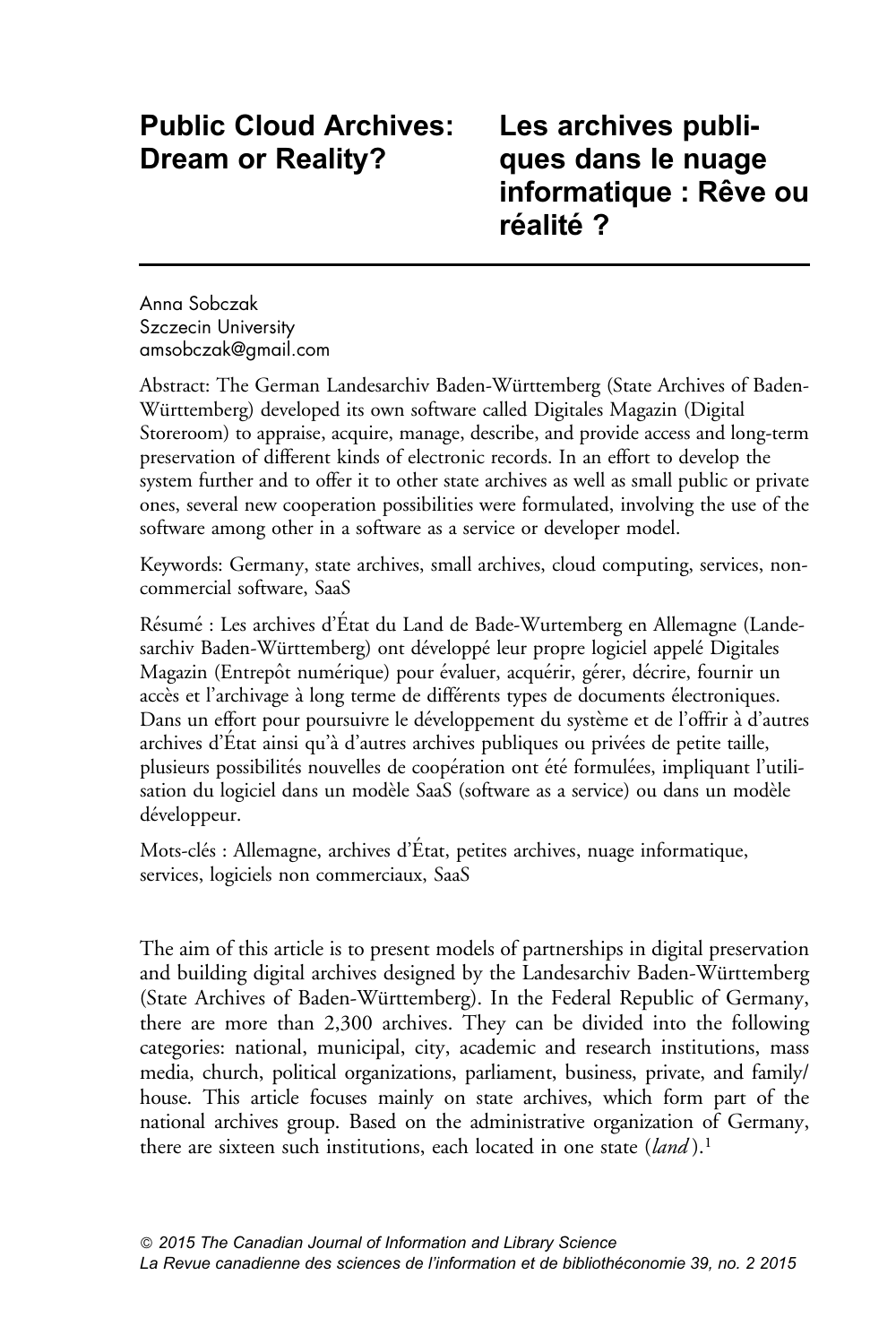The Landesarchiv Baden-Württemberg is located in the southwest of Germany and is one of the most information technology (IT)-oriented archives in the country. It can be treated as one of the leaders in digital preservation, together with other archives, such as the Federal Archives (Bundesarchiv). It is responsible for records produced by state public agencies and the local community. The archives possess the oldest electronic holdings in the German Federal Republic ([Naumann 2007](#page-7-0), 53), which include data (statistics, pictures, and procedures) of the local census dated from 1961 to 1970.2

The problem of electronic records already began to emerge in the 1960s in both the Federal Republic of Germany and the German Democratic Republic. At that time, archivists in the German Democratic Republic were contemplating which storage medium would be best for data preservation,<sup>3</sup> while those in the Federal Republic of Germany started to consider how to preserve and store data created in a digital environment. Ideas ranged from printing everything out or reproducing it on microfilm,<sup>4</sup> but it was finally decided to preserve the material in the native form—that is, digitally. The Federal Archives put forward a proposal to acquire all digital records produced, but a strong federalist spirit made this idea impossible to realize. However, since the time that electronic records began to be transferred to archives, archivists started to develop electronic tools to manage them and protect them from obsolescence [\(Ullmann 1998,](#page-7-0) 599– 600). Later, they also realized that archivists needed to be in contact with each other and with the administration when the records were being created and even during the design and implementation of systems to come to an agreement on technical issues, such as file format, depth of metadata description, and so on [\(Kluttig 2006](#page-7-0), 56–58).5

Some of the first repositories for electronic records<sup>6</sup> were created in Germany by the Landesarchiv Baden-Württemberg (State Archives of Baden-Württemberg) and the Bundesarchiv at the beginning of the twenty-first century. The design was based on the Open Archival Information System (OAIS) model, and it covered the following areas: ingest, storage, management, administration, access, and preservation of trusted data [\(Keitel and Lang 2010](#page-6-0), 55; Keitel 2013b, 148– 49). However, the beginning of digital repositories, in this author's opinion, can be traced back to the first databases in which the descriptive metadata of records were collected; these later developed into much more advanced data systems.

Generally speaking, there are three concepts of digital preservation known to German archivists: by the creator of the records, by a third party (service provider), or by public archives [\(National Library of Australia 2003,](#page-7-0) 58–59). The first idea was rejected at the very start of discussions and the last one has gone on to become the most common in Germany.

Digitales Magazin (DIMAG) was started in 2006 as a project called Concept of a Digital State Archives (Konzeption für ein digitales Landesarchiv), $7$ shortly after the first electronic records were transferred to the archives, and some reflections on digital archiving were made in 2002 by Christian Keitel.<sup>8</sup> At that point, there were no preservation systems for archives, and archivists only heard of electronic repositories in libraries. Thus, these were used as a basis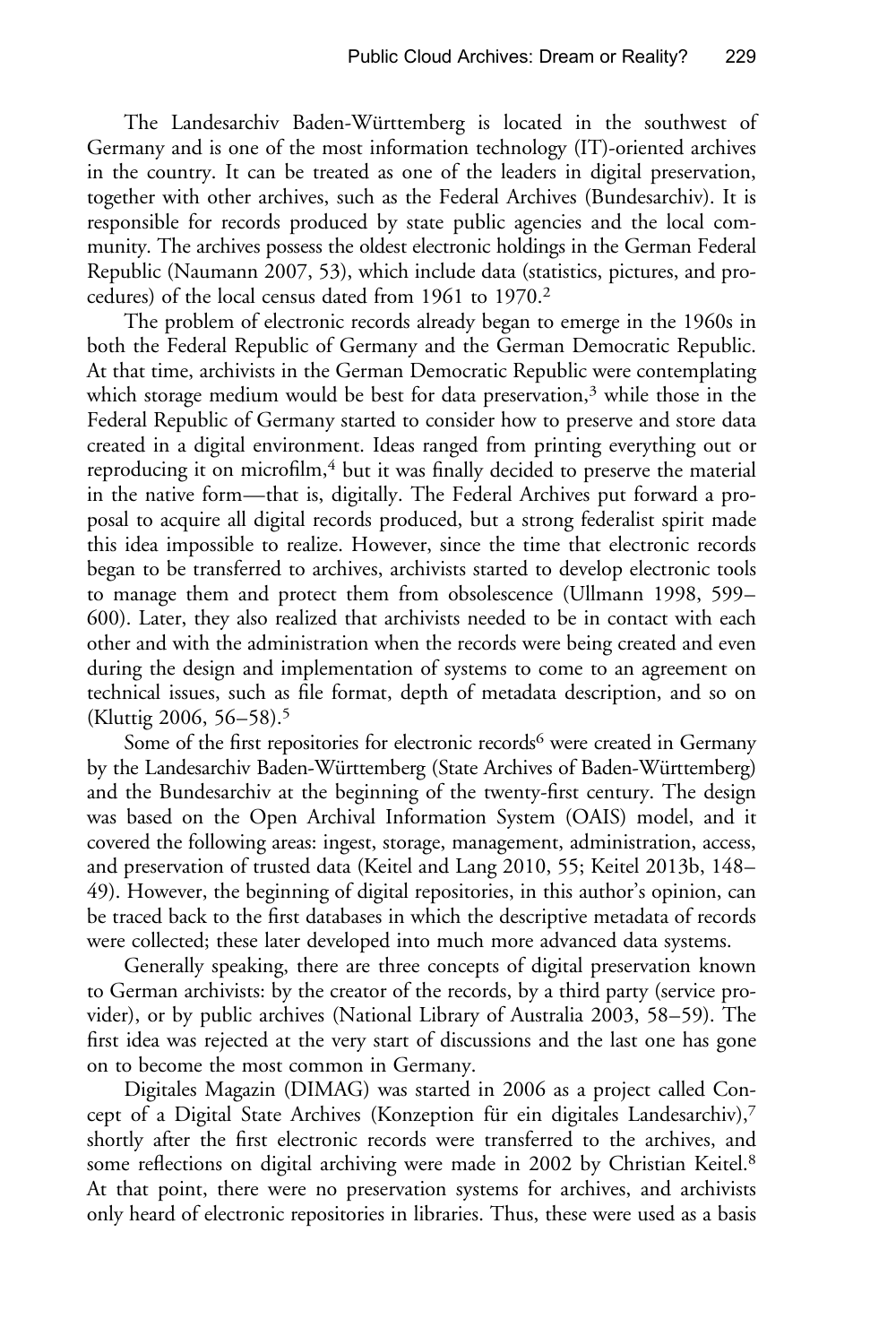for further discussion on the matter, despite differences existing on the preservation of digital material between the two types of institutions. In the following years, archivists were trying to define how to preserve a new kind of material, while maintaining its connection to the analogue-based primary holdings, and they considered which metadata standards should be used (for example, OAIS, METS, Nestor manuals, ISAD (G), EAD, PREMIS, or the National Library of New Zealand Metadata Model). The initial step was research, which led to the identification of all kinds of records created by the local public administration. After this very important stage, the production of digital repositories went on track. At the beginning, DIMAG was equipped with two modules: ingest and registration of records. The access point module was added later, and further file formats were recognized and supported. The final version featured the following sections: appraisal, description, access, storage, and preservation. The hierarchical structure of the storeroom allowed searches based on its tectonics: fonds, series, subseries, units, objects, and their properties defined in technical metadata.

This software has been in use since 2006 and presently can operate with materials of different file formats (limited) and functionalities such as records, intranet sites, websites, audio-visual, and data extracted from databases (for example, land register files).<sup>9</sup> Materials stored in the repository can be digitally born, therefore created natively in an electronic environment or digitized from analogue material. Apart from establishing the repository, several important documents were prepared, such as Records Digital Preservation Metadata (Metadaten für die Archivierung digitaler Unterlagen)<sup>10</sup> and other tools for automated batch identification of file formats and properties, called IngestList.<sup>11</sup> As a result of cooperation with other archives (Hessische Staatsarchive, die Staatliche Archive in Bayern), new modules, such as the automatic Submission Information Package for ingest were planned (Keitel 2013a, 54; Keitel 2013b, 147–51; [Kemper and Naumann 2013](#page-6-0), 86).

DIMAG was meant to be easily accessible via a standard Internet browser and configurable for different needs and users. It meets the purpose of acquiring archival material from several archives in one storage space, makes unauthorized access impossible, and can be offered as a final product for self-installation and use or can also be used as a service to other archival institutions, in particular smaller ones (Keitel 2013a, 56–60).<sup>12</sup>

Both concepts of sharing software or providing it as a service are not new but are still not very common. These concepts were developed in Germany in relation to the requirements of archival science, its methodology and the national law, which determines how the software needs to function. There are some examples, even worldwide, of archivists sharing software, such as opensource International Council on Archives (ICA) AtoM<sup>13</sup> web-based description software developed by Artifactual Systems in collaboration with the ICA and other international parties. The success of sharing this software is based on the application of international descriptive standards and interface multilingualism.

The idea of offering software as a service (SaaS) is an opportunity for institutions that are required to preserve digital records but have small budgets for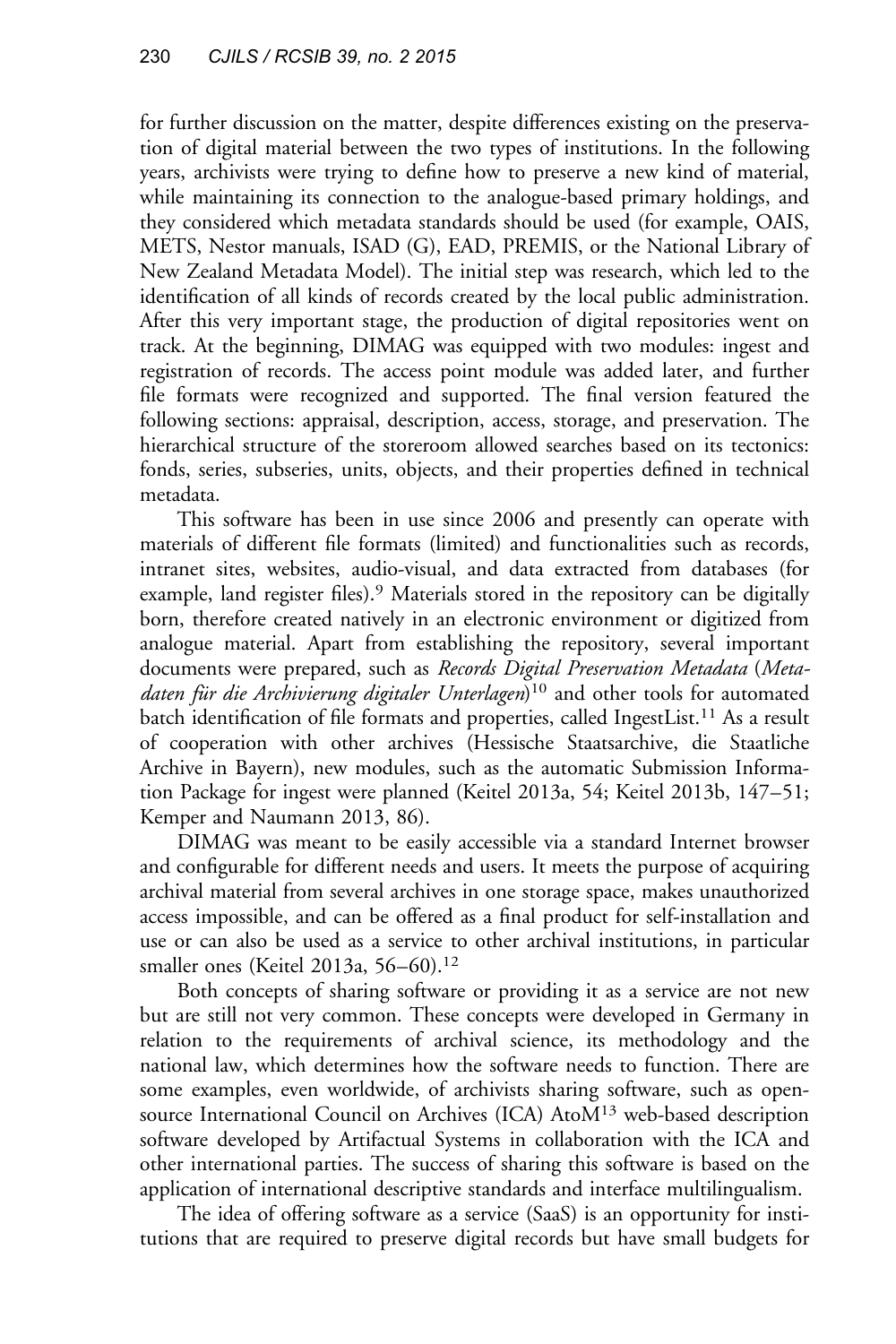IT solutions and have no or poor know-how.<sup>14</sup> This service is based on principles of cloud computing.15 It generally means that clients receive their virtual space that can be accessed remotely. This solution is of course connected with some regular costs, but it is cheaper than creating one's own infrastructure and providing for its own long-term maintenance [\(Keitel n.d.,](#page-6-0) 1–2).

The many inquiries about digital preservation received by the Landesarchiv Baden-Württemberg demonstrate that not every archive can afford, or would want to create, its own digital repository in the future, mainly due to financial reasons. They also proved that German archivists need to agree on approaches on collaborative preservation and license the software widely in the German archival world. Not only would this give an opportunity to test DIMAG, but it would also help to find co-developers. First attempts to promote the software and find potential collaborators began in 2009. One year later, the software was used by the Hessisches Hauptstaatsarchiv Wiesbaden (Hessian State Archives Wiesbaden) and, in 2012, by the Staatliche Archive Bayern (Bavaria State Archives), including five more state archives from Bremen, Hamburg, Mecklenburg-Vorpommern, Niedersachsen, and Schleswig-Holstein in 2014.<sup>16</sup> At present, there are four kinds of partnerships: repository (Magazinpartnerschaft), development (Entwicklungspartnerschaft), support (Supportpartnerschaft), and provider (Diensleistungspartnerschaft) partnership. The first one is dedicated to archives that have no resources to maintain the software or IT infrastructure on their own but are able to pay a fee for space in the digital storerooms of other archives. The second one is for those who are ready to co-develop the software, for example, by programming new modules. The third kind of partnership offers software for installation on an archives' own IT infrastructure with a limited period of technical support (including installation and updates). The last one suits those archives that want to use digital preservation as a service delivered by external data processing centres. It is very similar to the first option.

The partnerships are planned as business models. Software is never given for free and always involves legal issues. Participating archives have to contribute to the costs of building DIMAG and at the very minimum accept the main technical solutions. They are also not allowed to decompile the source code, license it, pass it on to third parties, or do anything that could be perceived as competitive behaviour (Keitel 2013a, 55; Keitel 2013b, 152–55). As developers, the Hessian and Bavarian state archives create tools for ingest and access.

To put the idea of DIMAG into action as a service, cooperation with central and local data centres belonging to the Data Processing Network Baden-Württemberg (Datenverarbeitungsverbund Baden-Württemberg) was initiated, and it brought about some promising results. Data centres provided their IT infrastructure and technical support, and the State Archives of Baden-Württemberg delivered specialized support on archival issues related to the software. This idea is still in progress and so far has been presented, among others, to municipal archives at various conferences. Archivists expressed their interest, and the archives intended to finalize the cooperation with three local data centres. The first test project was started with the Municipal Data Processing Region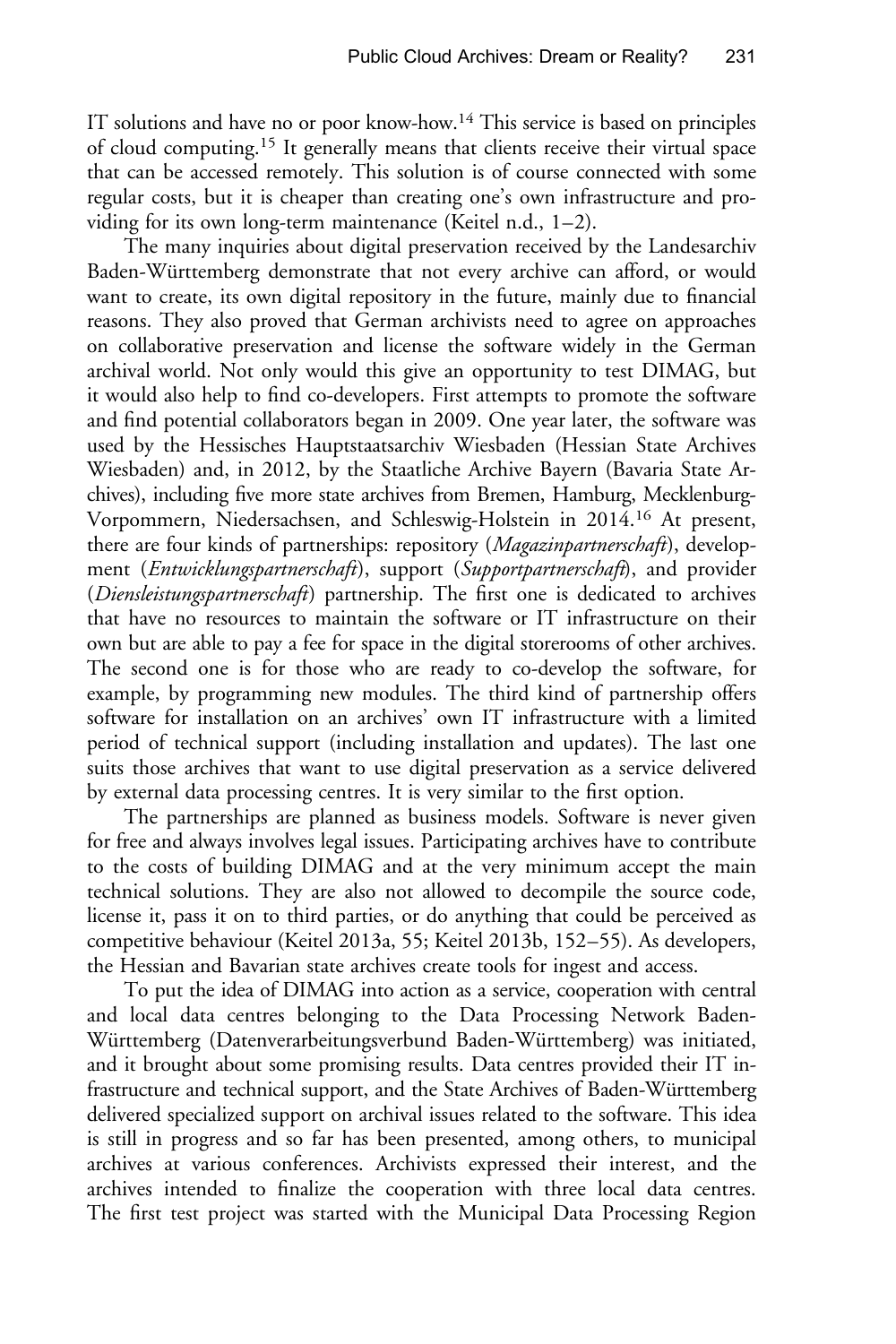Stuttgart (Kommunale Datenverarbeitung Region Stuttgart) and university archives (Keitel 2013a, 56–57).17

To summarize, the archivists at the Landesarchiv Baden-Württemberg are of the opinion that all kinds of cooperation result in success, but, in practice, however, it can be difficult to find someone to work with, and to convince, a partner to cooperate (Keitel 2013a, 54). These archivists were, and still are, very lucky to have such partners on board as the Data Processing Network Baden-Württemberg and especially the Municipal Data Processing Region Stuttgart or the Karlsruhe Institute for Technology (Karlsruher Institut für Technologie) and seven out of sixteen state archives that want to work together on developing the software. This has developed into a phenomenon on a global scale. One might reflect on the fact that outsourcing solutions for archives had been considered as early as the 1990s, but they had not been implemented because of legal constraints related to the transfer, security, and access of data by third parties ([Ullmann 1998,](#page-7-0) 601). Furthermore, as can be seen from the German example, public archives in the cloud are close to becoming a reality in many states, cities, and municipalities, with universities and churches also being interested in using DIMAG.

### **Notes**

- 1. Federal Republic of Germany, as a federal parliamentary republic, consists of sixteen regions with limited autonomy. They are called *land*—that is, state.
- 2. More about these data ([Keitel 2004](#page-6-0)).
- 3. This kind of the approach shows that the German Democratic Republic archivists treated archival material in a traditional way. More attention was paid to the data carrier than to information itself—the opposite of what it is like in modern digital preservation attempts.
- 4. However, this idea of preserving digital archival material on microfilm was successfully developed by, among others, the State Archives of Baden-Württemberg. More about this project can be found in "ARCHE: Projekt mit Förderung durch-'Förderung von innovativen Netzwerken' des Bundesministeriums für Wirtschaft und Arbeit," Landesarchiv Baden-Württemberg, [http://www.landesarchiv-bw.de/web/](http://www.landesarchiv-bw.de/web/46253) [46253](http://www.landesarchiv-bw.de/web/46253). ''Projekt Ausbelichtung von Farbdigitalisaten mit dem ARCHE-Laserbelichter. Erprobung des Echtbetriebs," Landesarchiv Baden-Württemberg, [http://www.landesarchiv-bw.de/web/49137.](http://www.landesarchiv-bw.de/web/49137)
- 5. In Baden-Württemberg, for example, local authorities' involvement in implementing archiving systems is guaranteed by the local archiving law.
- 6. ''Electronic records'' is a term used to refer to all records in digital form, transferred to, and accessioned in, the archives. It does not matter if they are born digital or digitized [\(Keitel 2010](#page-6-0)).
- 7. "Baden-Württemberg, Hessen und Bayern kooperieren bei der Archivierung digitaler Unterlagen. Bundesweit einmalige Drei-Länder-Kooperation zur Software-Fortentwicklung,'' [http://www.landesarchiv-bw.de/highlight\\_hp3.php?hl\\_](http://www.landesarchiv-bw.de/highlight_hp3.php?hl_link=http://www.landesarchiv-bw.de/web/bundesweit_einmalige_drei-laender-kooperation_zur_software-fortentwicklung/53471&q=kooperation) [link=http://www.landesarchiv-bw.de/web/bundesweit\\_einmalige\\_drei-laender](http://www.landesarchiv-bw.de/highlight_hp3.php?hl_link=http://www.landesarchiv-bw.de/web/bundesweit_einmalige_drei-laender-kooperation_zur_software-fortentwicklung/53471&q=kooperation)[kooperation\\_zur\\_software-fortentwicklung/53471&q=kooperation.](http://www.landesarchiv-bw.de/highlight_hp3.php?hl_link=http://www.landesarchiv-bw.de/web/bundesweit_einmalige_drei-laender-kooperation_zur_software-fortentwicklung/53471&q=kooperation)
- 8. More about the Projekt 'Konzeption für ein digitales Landesarchiv'. Projekt mit Förderung durch das Land Baden-Württemberg," see Landesarchiv BadenWürttemberg.<http://www.landesarchiv-bw.de/web/44346>.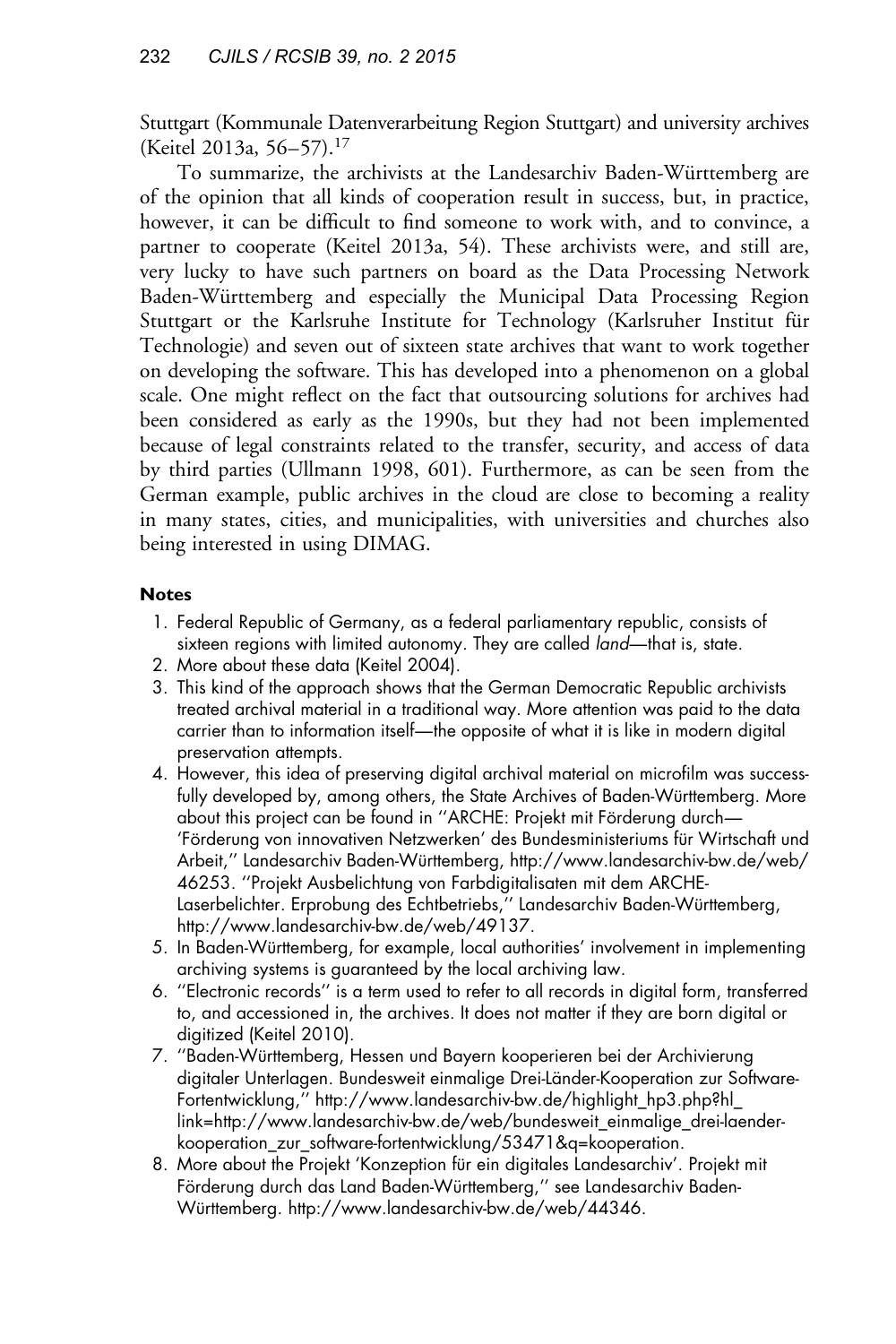- <span id="page-6-0"></span>9. It is an archives for land register records, so there were some changes in the primary DIMAG done. For more about this issue, see [Lang \(2013\).](#page-7-0)
- 10. Germany, Landesarchiv Baden-Wu¨rttemberg (Keitel, Naumann, and Lang 2008).
- 11. See IngestList Beta, [http://sourceforge.net/projects/ingestlist/.](http://sourceforge.net/projects/ingestlist/)
- 12. More about the technical site of the project can be found in Keitel and Lang (2010).
- 13. See ICA AtoM,<https://www.ica-atom.org/>.
- 14. Definition of software as a service (SaaS) by the National Institute of Standards and Technology ([NIST 2011](#page-7-0), 2).
- 15. Definition of cloud computing by the National Institute of Standards and Technology [\(NIST 2011](#page-7-0), 2–3).
- 16. Elektronische Archivierung im Digitalen Archiv Nord (DAN), Landesamt für Kultur und Denkmalpflege Mecklenburg-Vorpommern, [http://www.kulturwerte-mv.de/](http://www.kulturwerte-mv.de/cms2/LAKD1_prod/LAKD1/de/Landesarchiv/Elektronisches_Landesarchiv/Elektronische_Archivierung_im_Digitalen_Archiv_Nord/index.jsp) [cms2/LAKD1\\_prod/LAKD1/de/Landesarchiv/Elektronisches\\_Landesarchiv/](http://www.kulturwerte-mv.de/cms2/LAKD1_prod/LAKD1/de/Landesarchiv/Elektronisches_Landesarchiv/Elektronische_Archivierung_im_Digitalen_Archiv_Nord/index.jsp) [Elektronische\\_Archivierung\\_im\\_Digitalen\\_Archiv\\_Nord/index.jsp.](http://www.kulturwerte-mv.de/cms2/LAKD1_prod/LAKD1/de/Landesarchiv/Elektronisches_Landesarchiv/Elektronische_Archivierung_im_Digitalen_Archiv_Nord/index.jsp)
- 17. Digitale Langzeitarchivierung, Kommunale Informationsverarbeitung Reutlingen-Ulm, [http://www.rz-kiru.de/,Lde/Startseite/Service/DIMAG.html.](http://www.rz-kiru.de/,Lde/Startseite/Service/DIMAG.html)

### **References**

- Keitel, Christian. n.d. Zugänglichkeit contra Sicherheit? Digitale Archivalien zwischen Offline-Speicherung und Online Benutzung. [http://www.staatsarchiv.sg.ch/home/](http://www.staatsarchiv.sg.ch/home/auds/06/_jcr_content/Par/downloadlist_3/DownloadListPar/download_2.ocFile/Text%20Keitel.pdf) [auds/06/\\_jcr\\_content/Par/downloadlist\\_3/DownloadListPar/download\\_2.ocFile/](http://www.staatsarchiv.sg.ch/home/auds/06/_jcr_content/Par/downloadlist_3/DownloadListPar/download_2.ocFile/Text%20Keitel.pdf) [Text%20Keitel.pdf](http://www.staatsarchiv.sg.ch/home/auds/06/_jcr_content/Par/downloadlist_3/DownloadListPar/download_2.ocFile/Text%20Keitel.pdf).
- ——. 2004. ''Erste Erfahrungen mit der Langzeitarchivierung von Datenbanken. Ein Werkstattbericht." In Digitales Verwalten: Digitales Archivieren, Veröffentlichungen aus dem Staatsarchiv der Freien und Hansestadt, Band 19, ed. Rainer Hering and Udo Schäfer, 71–81. Hamburg: Hamburg University Press. [http://www.](http://www.staatsarchiv.sg.ch/home/auds/08/_jcr_content/Par/downloadlist_2/DownloadListPar/download_9.ocFile/Text%20Keitel.pdf) [staatsarchiv.sg.ch/home/auds/08/\\_jcr\\_content/Par/downloadlist\\_2/](http://www.staatsarchiv.sg.ch/home/auds/08/_jcr_content/Par/downloadlist_2/DownloadListPar/download_9.ocFile/Text%20Keitel.pdf) [DownloadListPar/download\\_9.ocFile/Text%20Keitel.pdf](http://www.staatsarchiv.sg.ch/home/auds/08/_jcr_content/Par/downloadlist_2/DownloadListPar/download_9.ocFile/Text%20Keitel.pdf).
- 2010. "Digitale Archivierung beim Landesarchiv Baden-Württemberg." Archivar 1: 23.
- ——. 2013a. ''Dienstleisterpartnerschaften mit DIMAG.'' In Das neue Handwerk. Digitales Arbeiten in kleinen und mittleren Archiven. Vorträge des 72. Südwestdeutschen Archivtags am 22. und 23. Juni 2012 in Bad Bergzabern, ed. P. Müller and K. Naumann, 54–57. Stuttgart, Germany: W. Kohlhammer.
- ——. 2013b. ''DIMAG-Kooperationen.'' In Digitale Archivierung in der Praxis. 16. Tagung des Arbeitskreises ''Archivierung von Unterlagen aus digitalen Systemen'' und nestor-Workshop ''Koordinierungsstellen,'' Werkhefte der Staatlichen Archivverwaltung Baden-Württemberg Serie A, vol. 24. ed. Ch. Keitel and K. Naumann, 147–55. Stuttgart, Germany: W. Kohlhammer.
- Keitel, Christian, and Rolf Lang. 2010. "DIMAG und IngestList. Übernahme, Archivierung und Nutzung von digitalen Unterlagen im Landesarchiv Baden-Württemberg." In Archivische Informationssysteme in der digitalen Welt, Werkhefte der Staatlichen Archivverwaltung Baden-Württemberg Serie A, vol. 23. ed. G. Maier and T. Fritz, 55–60. Stuttgart, Germany: W. Kohlhammer.
- Keitel, Christian, Kai Naumann, and Rolf Lang, eds. 2008. Metadaten für die Archivierung digitaler Unterlagen. [http://www.landesarchiv-bw.de/sixcms/media.php/120/](http://www.landesarchiv-bw.de/sixcms/media.php/120/48392/konzeption_metadaten10.28354.pdf) [48392/konzeption\\_metadaten10.28354.pdf.](http://www.landesarchiv-bw.de/sixcms/media.php/120/48392/konzeption_metadaten10.28354.pdf)
- Kemper, Joachim, and Kai Naumann. 2013. ''Selbermachen! Praktische Tipps zur Archivierung digitaler Unterlagen, Digitalisierung und Öffentlichkeitsarbeit im Netz.'' In Das neue Handwerk. Digitales Arbeiten in kleinen und mittleren Archiven, ed. P. Müller and K. Naumann. Vorträge des 72. Südwestdeutschen Archivtags am 22. und 23. Juni 2012, Bad Bergzabern, 86. Stuttgart, Germany: W. Kohlhammer.